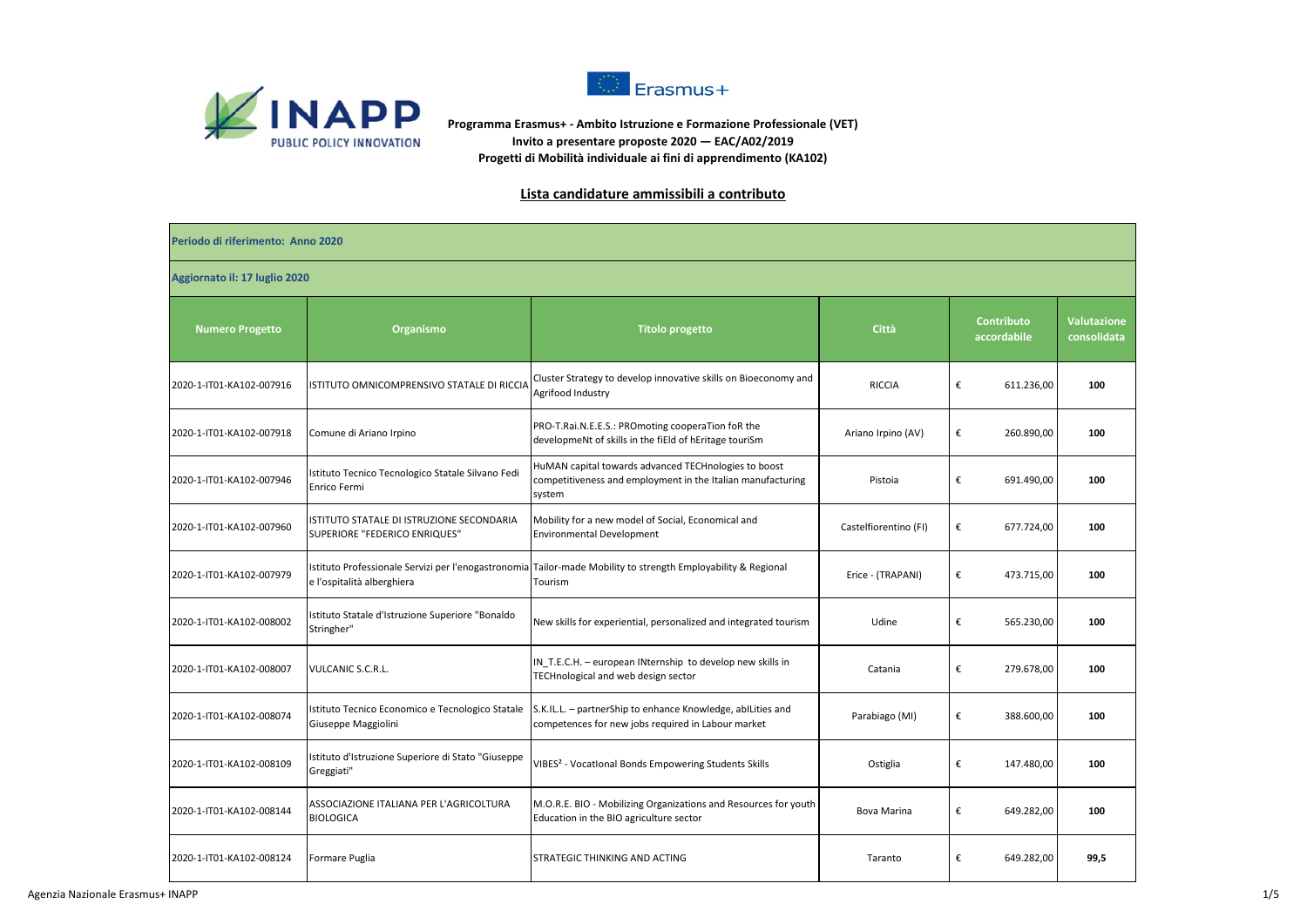| 2020-1-IT01-KA102-008195 | ISTITUTO TECNICO AGRARIO STATALE "A.<br><b>TRENTIN"</b>                               | <b>GREEN THINKING 2020</b>                                                                                                           | Lonigo              | € | 360.624,00 | 99,5 |
|--------------------------|---------------------------------------------------------------------------------------|--------------------------------------------------------------------------------------------------------------------------------------|---------------------|---|------------|------|
| 2020-1-IT01-KA102-008264 | ISTITUTO ISTRUZIONE SUPERIORE E.FERMI                                                 | mobiliTy foR mArche regIoN vEt lEarners for INDUSTRY 4.0 Plus                                                                        | Ascoli Piceno       | € | 457.804,00 | 99,5 |
| 2020-1-IT01-KA102-008092 | Jonica Holiday                                                                        | L.O.C.RI.DE. - Learning Outcomes to aChieve touRIsm<br>DEvelopment                                                                   | Siderno             | € | 371.552,00 | 99,5 |
| 2020-1-IT01-KA102-007943 | CONSORZIO PER LA FORMAZIONE E LA<br>COMUNICAZIONE MULTIMEDIALE                        | Fit your VET                                                                                                                         | Napoli              | € | 461.286,00 | 99,5 |
| 2020-1-IT01-KA102-008028 | I.I.S. R. ZERBONI                                                                     | FASHION L.A.B. - support soft and hard skills in FASHION trought<br>an aLiance for leArners moBility                                 | Torino              | € | 463.028,00 | 99   |
| 2020-1-IT01-KA102-008111 | ECOLE - ENTI CONFINDUSTRIALI LOMBARDI PER<br>L'EDUCATION - SOCIETA' CONSORTILE A R.L. | MobilitY for the new SKILLS 4.0 in the Lombard VET system                                                                            | <b>MILANO</b>       | € | 35.225,00  | 99   |
| 2020-1-IT01-KA102-007968 | <b>Istituto DE PACE</b>                                                               | DE. P.A.CE. - DEvelop entrePreneurship leArning and<br>competenCEs                                                                   | Lecce               | € | 198.551,00 | 99   |
| 2020-1-IT01-KA102-007945 | <b>IPSSAT ROCCO CHINNICI</b>                                                          | In rete con gli operatori europei del turismo per lo sviluppo delle<br>competenze e l'accesso al patrimonio culturale locale         | Nicolosi            | € | 493.188.00 | 99   |
| 2020-1-IT01-KA102-007982 | Azienda Agricola "DORA" di Vincenza Ferrara                                           | Capacity Building in Object-Based Classification for Sustainable<br>Land Management                                                  | Villarosa           | € | 6.788,00   | 99   |
| 2020-1-IT01-KA102-008177 | ASSOCIAZIONE EUROPEA DELLE VIE FRANCIGENE                                             | -.O.R.R.Es.T. 2.0 - FOsteR an euRopEan identity through the<br>Trainees mobility                                                     | Fidenza             | € | 371.547,00 | 99   |
| 2020-1-IT01-KA102-008314 | <b>IIS Luca Pacioli</b>                                                               | Moving Abroad for Knowledge Empowerment to UPgrade YOUth                                                                             | Crema               | € | 472.867,00 | 99   |
| 2020-1-IT01-KA102-008316 | I.S.I.S.S. MAGNAGHI - SOLARI                                                          | Tast3R - Training Agro-food Students from Emilia-Romagna to<br>Europe                                                                | Salsomaggiore Terme | € | 680.986,00 | 98,5 |
| 2020-1-IT01-KA102-008321 | Istituto per la Formazione, l'Occupazione e la<br>Mobilità                            | Work placement in Europe to Improve the Tourism sector in<br>Italy                                                                   | Bologna             | € | 377.600,00 | 98,5 |
| 2020-1-IT01-KA102-008322 | ISTITUTO SCARUFFI LEVI TRICOLORE                                                      | MObility in Vocational and Educational TRAining for the<br>Development of Enterprises international competitiveness - III<br>Edition | Reggio Emilia       | € | 621.846,00 | 98,5 |
| 2020-1-IT01-KA102-008038 | <b>ITSOS "MARIE CURIE"</b>                                                            | West20                                                                                                                               | Milano              | € | 250.619,00 | 98,5 |
| 2020-1-IT01-KA102-007913 | Istituto Professionale di Stato "Giuseppe Medici"                                     | C.O.P.E. WITH VET - Community Of Practice for Excelling WITHin<br>VET                                                                | Legnago             | € | 367.600,00 | 98,5 |
| 2020-1-IT01-KA102-008039 | C.I.O.F.S. FORMAZIONE PROFESSIONALE                                                   | Fostering and Improving work-Related Skills in Tourism                                                                               | Roma                | € | 439.605,00 | 98,5 |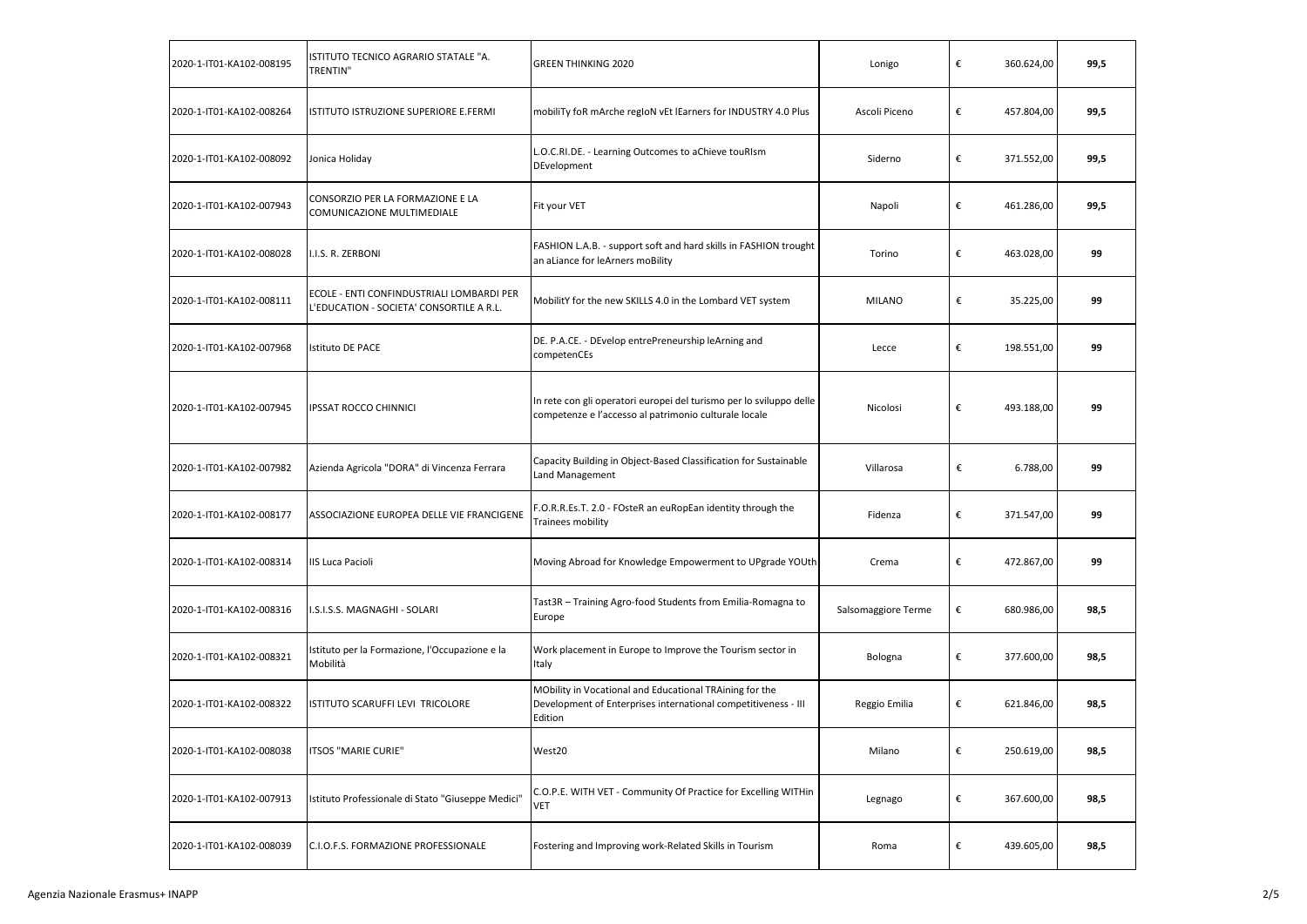| 2020-1-IT01-KA102-008212 | Istituto Statale di Istruzione Superiore Arturo<br>Malignani        | ERMES: ERasmus+ Mobility Experiences on Sustainable<br>transports                                                  | Udine            | €                       | 287.717,00 | 98,5 |
|--------------------------|---------------------------------------------------------------------|--------------------------------------------------------------------------------------------------------------------|------------------|-------------------------|------------|------|
| 2020-1-IT01-KA102-008282 | Serindform Srl                                                      | <b>Active Tour</b>                                                                                                 | Massa            | €                       | 225.527,00 | 98,5 |
| 2020-1-IT01-KA102-008154 | ISTITUTO FRANCESCO DATINI                                           | Made in Italy Ambassadors                                                                                          | Prato            | €                       | 457.592,00 | 98,5 |
| 2020-1-IT01-KA102-007981 | CONSORZIO SOECOFORMA IMPRESA SOCIALE<br>SOCIETÀ COOPERATIVA SOCIALE | A scuola di imprenditoria sociale in Europa per innovare il terzo<br>settore e promuovere occupazione e inclusione | Lucca            | €                       | 447.281,00 | 98,5 |
| 2020-1-IT01-KA102-008263 | Salesiani Lombardia per la formazione ed il lavoro<br>CNOS-FAP      | ATHOS - Acquiring TecHnical cOmpetencies and Skills                                                                | Milano           | €                       | 221.294,00 | 98   |
| 2020-1-IT01-KA102-008125 | ISIS Leopoldo II di Lorena                                          | DE.M.E.T.R.A. - DEveloping Mobility for European cooperaTion<br>in pRecision Agriculture                           | Grosseto         | $\boldsymbol{\epsilon}$ | 313.778,00 | 98   |
| 2020-1-IT01-KA102-008156 | Istituto Istruzione Superiore "Pezzullo -<br>Quasimodo - Serra"     | N.E.X.T. - Network for European eXperiences in the field of<br>vocational Training                                 | Cosenza          | €                       | 165.414,00 | 98   |
| 2020-1-IT01-KA102-008114 | Fondazione Emblema                                                  | 'VET4GROWTH - ensuring equal GROWTH 4 VET learners in<br>Europe through markets sustainability"                    | Bologna          | €                       | 660.793,00 | 98   |
| 2020-1-IT01-KA102-008069 | <b>IPSSA Nino Bergese</b>                                           | S.T.A.R.T. - Supporting Training Activities to Raise Tourism<br>quality                                            | Genova           | €                       | 384.260,00 | 98   |
| 2020-1-IT01-KA102-008052 | Confindustria Veneto SIAV S.p.A.                                    | European mobility: Circular Economy Innovation Network for<br><b>SMEs</b>                                          | Mestre (Venezia) | €                       | 132.088,00 | 98   |
| 2020-1-IT01-KA102-008218 | DESTINAZIONE TURISTICA EMILIA                                       | VET to Improve Sustainable Inclusive Tourism in Emilia                                                             | Parma            | $\boldsymbol{\epsilon}$ | 424.407,00 | 98   |
| 2020-1-IT01-KA102-007931 | Istituto di Istruzione Superiore "Roncalli"                         | Mobility for Internationalisation & Smart Specialisation in<br>Tuscany                                             | Poggibonsi (SI)  | €                       | 342.936,00 | 98   |
| 2020-1-IT01-KA102-008312 | Istituto d'Istruzione Superiore Mandralisca                         | VET2EMPOWER- VET learners and Staff empowerment through<br>Mobility in tourism and local promotion field           | Cefalù           | €                       | 258.379,00 | 98   |
| 2020-1-IT01-KA102-007942 | Form Retail s.r.l                                                   | R.E.T.AIL.ING. - euRopEan parTnership in retAIL sector to<br>support learners enterING in the labour market        | Napoli           | €                       | 476.922,00 | 98   |
| 2020-1-IT01-KA102-008296 | I.I.S Laeng Meucci                                                  | reShaping new professional skills for innovative jobs in Europe<br>4.0                                             | Osimo            | €                       | 338.865,00 | 97,5 |
| 2020-1-IT01-KA102-008317 | ISTITUTO PROFESSIONALE STATALE "FEDERICO II"                        | Studenti ed insegnati integrati in<br>Europadall'apprendimento alla pratica -non si<br>smette mai d'imparare       | Enna             | $\boldsymbol{\epsilon}$ | 107.652,00 | 97,5 |
| 2020-1-IT01-KA102-008162 | ANCI SARDEGNA                                                       | Close the Gap                                                                                                      | Cagliari         | €                       | 463.396,00 | 97,5 |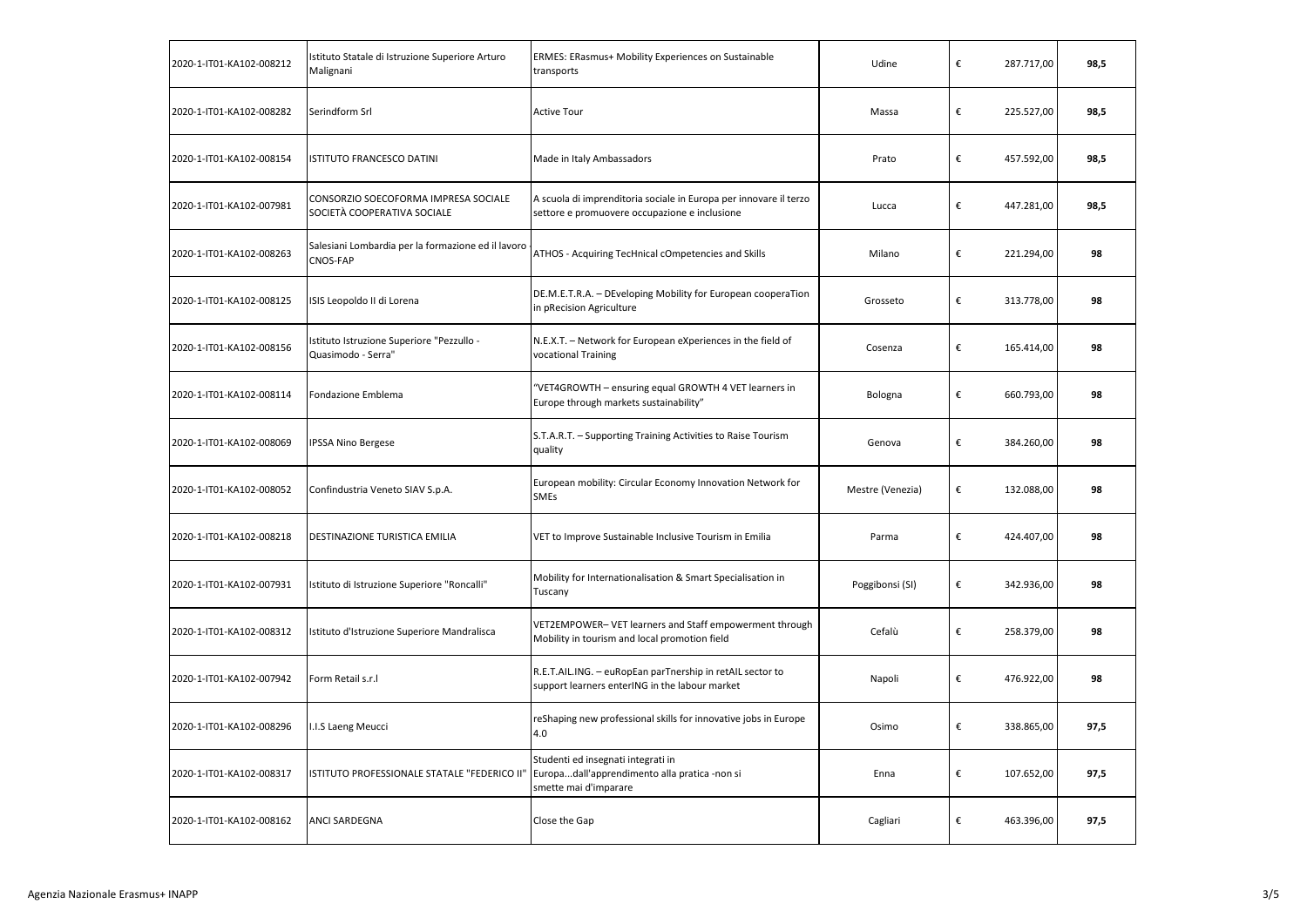| 2020-1-IT01-KA102-008164 | FORMAMENTIS S.R.L.                                    | UP.S.C.A.L.E. - UPgrade of Skills and Competences elevAting<br>Learners in Enogastronomy            | Roma                   | € | 196.415,00 | 97,5 |
|--------------------------|-------------------------------------------------------|-----------------------------------------------------------------------------------------------------|------------------------|---|------------|------|
| 2020-1-IT01-KA102-007975 | I.I.S."Leonardo da Vinci - Fascetti"                  | SHAring innovative technological sKills between schools and<br>European companies                   | Pisa                   | € | 320.010,00 | 97,5 |
| 2020-1-IT01-KA102-008172 | Associazione Nazionale Città del Vino                 | Wine_Me: transnational approach towards Food and Wine<br>Tourism                                    | Siena                  | € | 624.332,00 | 97,5 |
| 2020-1-IT01-KA102-007886 | IISS "Ettore Majorana"                                | Majorana Improving Soft Skills In Other Nations 2                                                   | <b>Brindisi</b>        | € | 116.890,00 | 97,5 |
| 2020-1-IT01-KA102-008151 | Informamentis Europa                                  | Skills Trainees International Learning in Europe                                                    | Caserta                | € | 289.675,00 | 97,5 |
| 2020-1-IT01-KA102-007915 | CONFEDERAZIONE ITALIANA AGRICOLTORI<br>CAMPANIA       | F.L.O.R.A. - Forming Learners fOr Redeeming Agriculture                                             | Napoli                 | € | 455.553,00 | 97,5 |
| 2020-1-IT01-KA102-008136 | Istituto d'Istruzione Superiore "L. Einaudi"          | F.L.Y.-Forster Learning of Youngster                                                                | Palmi                  | € | 200.506,00 | 97   |
| 2020-1-IT01-KA102-008237 | Istituto Superiore G. Ferrari                         | Trainees On Work Obtaining Remarkable Knowledge 2020                                                | Borgosesia             | € | 65.154,00  | 97   |
| 2020-1-IT01-KA102-008180 | Comune di Fara in Sabina                              | Amazing Mobility Experiences in the field of ECommerce and<br>Logistics                             | Fara in Sabina         | € | 460.620,00 | 97   |
| 2020-1-IT01-KA102-007888 | Reattiva - Regione Europa Attiva                      | European Learning Experience to develop new skills on<br>Health&Care                                | Campobasso             | € | 312.108,00 | 97   |
| 2020-1-IT01-KA102-007912 | <b>GLOCAL SRL</b>                                     | MEN_TECH 5.0 - transnational approaches for MEN & TECH<br>integration towards industry 5.0          | Pontecagnano (Salerno) | € | 942.084,00 | 97   |
| 2020-1-IT01-KA102-008221 | Istituto di Istruzione Superiore Nicolò Pellegrini    | <b>IPECA Mobility</b>                                                                               | Sassari                | € | 239.182,00 | 97   |
| 2020-1-IT01-KA102-007980 | <b>IISS VOLTA DE GEMMIS</b>                           | INtegrate Competences to aLlow stUdentS' integratION                                                | Bitonto                | € | 169.004,00 | 97   |
| 2020-1-IT01-KA102-008065 | IPSAA DON DEODATO MELONI                              | A.G.R.I.T.O.U.R. - Act toGether to pRomote sustalnability paThs<br>in the sectOr agro-rUral touRism | Oristano               | € | 373.972,00 | 97   |
| 2020-1-IT01-KA102-008283 | Istituto Istruzione Secondaria Superiore Aldo<br>Moro | PRoject for Internships in Management of Export III                                                 | Trani                  | € | 491.560,00 | 97   |
| 2020-1-IT01-KA102-008008 | IIS Cavour Marconi Pascal                             | DR.E.S.S. CODE- Driving tEachers and Students to textile<br>induStry's CODE                         | Perugia                | € | 198.010,00 | 97   |
| 2020-1-IT01-KA102-008012 | Scuola d'Impresa S.r.l.                               | "M.O.L.I.S.E+ - Mobility Of Learners Inspiring Scalability with<br>Erasmus+"                        | Campobasso             | € | 652.276,00 | 97   |